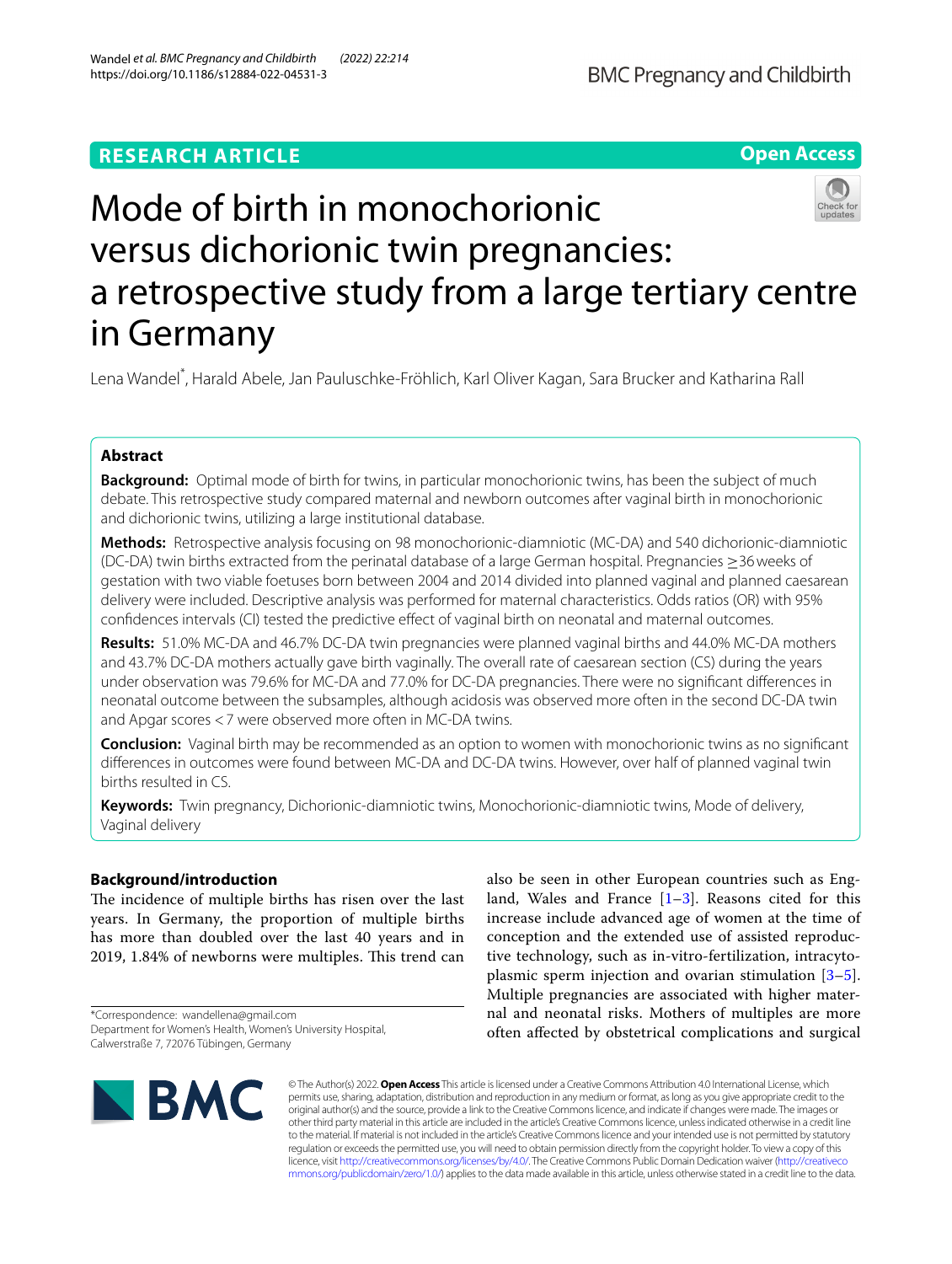interventions [[2,](#page-6-3) [3](#page-6-1), [6](#page-6-4)]. Chorionicity is responsible for adverse perinatal outcomes for twins [\[3](#page-6-1), [7,](#page-6-5) [8\]](#page-6-6). About half of all twins are born before 37weeks' gestation or with a birth weight <  $2500 g$  [\[9](#page-6-7)]. Monochorionic twins have higher rates of mortality and morbidity than dichorionic twins and peripartal mortality is approximately twice as high than for dichorionic twins  $[4, 7, 10, 11]$  $[4, 7, 10, 11]$  $[4, 7, 10, 11]$  $[4, 7, 10, 11]$  $[4, 7, 10, 11]$  $[4, 7, 10, 11]$  $[4, 7, 10, 11]$  $[4, 7, 10, 11]$  $[4, 7, 10, 11]$ . There has therefore been much discussion in the past about the optimal mode of birth for multiple pregnancies. Some studies have shown a higher risk of adverse outcomes for both twins or the second twin after vaginal birth compared to planned CS, which led to a large increase in CS rates during the last years  $[9, 12-16]$  $[9, 12-16]$  $[9, 12-16]$  $[9, 12-16]$ . The findings of the Twin Birth Trial were ambivalent with regard to vaginal versus caesarean birth for twin pregnancies: the study showed neither a signifcant increase or decrease in the risk of foetal or neonatal death or morbidity for twin pregnancies between  $32+0$  and  $38+6$  weeks of gestation, with the lead twin in cephalic position [\[17](#page-6-13)]. Other studies have also shown that vaginal delivery is an option for twins regardless of chorionicity when taking specific criteria into account  $[18–20]$  $[18–20]$  $[18–20]$ . The objective of this study was to investigate the neonatal outcomes and maternal complication rates after vaginal birth of monochorionic twins compared to dichorionic twins at a single institution.

## **Methods**

This retrospective cohort study covers a period of 11 years (2004–2014) and includes twin births at the Department of Women's Health, University Hospital of Tuebingen (UFK), Germany. The UFK is a level one perinatal centre with over 3500 births per year and a large percentage of multiple births. Data was extracted from an extensive birth registry (i.s.h. med, SAP for Healthcare, Cerner, North Kansas City, MO, USA). In the 11 years under observation, 1120 twin births were recorded. All twin births ≥36weeks' gestation with two viable foetuses were included in the analysis. Of the 638 twin births meeting these criteria, subsets for comparison were created between MC-DA and DC-DA twin pregnancies with planned vaginal birth, according to an intention-to-treat analysis. Successful planned vaginal birth was defned as including instrumental births and a combination of vaginal and instrumental birth. Crosschecking for plausibility was performed prior to analysis. Neonatal outcomes included 5-min Apgar scores, pHvalues, need for breathing support (intubation and CPAP), birthweight and mortality, all separated for the frst and second twin. Admission to neonatal intensive care unit (NICU) was defned as need for breathing support. Saling's classifcation for pH-values was applied, pH-values <7.20 were assigned to acidosis and pH-values between 7.20 and 7.24 to preacidosis [[21](#page-6-16)]. Adverse neonatal outcomes included acidosis, fve-minute Apgar < seven and admission to NICU. Maternal outcome was defned as postpartum blood loss.

#### **Ethics approval**

The study was approved by the local ethics committee (Ethics Committee, Department of Medicine, Eberhard Karls University and University Hospital Tuebingen, Germany; 398/2019BO2).

#### **Statistical analysis**

SPSS (IBM Corp. Released 2019. IBM SPSS Statistics for Windows, Version 26.0. Armonk, NY: IBM Corp), Microsoft Office Excel (Version 2016) and LaTex were used to analyse the data and to create fgures, tables and graphs. Evaluation of normal distribution of variables was performed using Kolmogorov-Smirnov- and Shapiro-Wilk-tests. Medians and ranges were estimated based on non-normally distributed data. Cross tables and percentages for categorial data were performed and Chisquare-test or Fisher's-exact-test were used to compare categorial data. The decision was made to forego multivariant testing for the subsamples as none of the variables was found to be significant. The Mann-Whitney-U-test was applied for non-normal distribution. Odds Ratio and 95% confdence intervals were calculated for adverse neonatal outcomes comparing vaginally born monochorionic versus dichorionic twins. *P*-values for hypothesis tests were two-sided and a *p*-value <0.05 was considered statistically signifcant.

#### **Results**

Between 2004 and 2014 there were 1120 twin births at UFK, 98 of which were MC-DA and 540DC-DA and ftted the inclusion criteria. One monochorionic-monoamniotic twin pregnancy ≥36weeks of gestation was excluded, as monochorionic-monoamniotic twins are always elective CS according to hospital protocol. In total, 302 (47.3%) were planned vaginal births and 336 (52.7%) were planned CS births. Vaginal birth was achieved for 132 pregnancies (43.7%), whereas 155 births (51.3%) ended in CS. Additionally, 15 twin pairs (5.0%) were born with a combination of vaginal and caesarean delivery. The mode of birth for the entire cohort was 77.0% CS, 20.7% vaginal and 2.3% combination vaginal and CS.

Of the 51.0% of MC-DA pregnancies with planned vaginal births, 44.0% achieved this goal. 77.3% had a normal vaginal birth, 13.6% a vaginal instrumental birth and 9.1% were delivered by a combination of vaginal and instrumental birth (Fig. [1\)](#page-2-0). Planned MC-DA vaginal birth resulted in CS for 54.0% of women and 2.0% delivered one twin as a vaginally and the second with CS.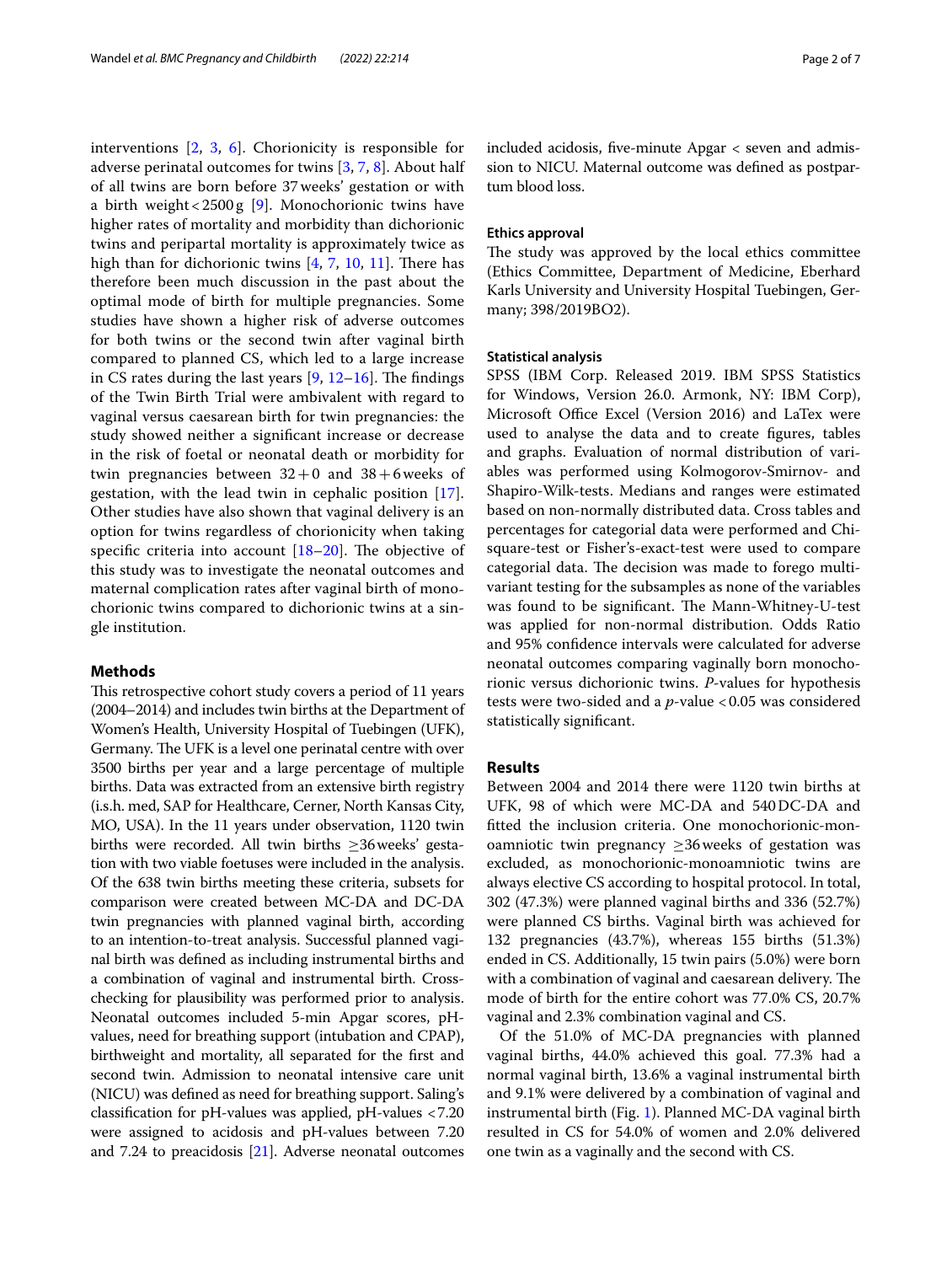

<span id="page-2-0"></span>For the 46.7% of women with a DC-DA twin pregnancy and a planned vaginal delivery, 43.7% were able to achieve their goal, while 50.8% experienced a CS and 5.5% a combination of vaginal and caesarean birth (Fig. [1](#page-2-0)).

In the 11 years under observation, MC-DA twin pregnancies had a CS rate of 76.5% and vaginal birth rate of 22.4%. For women with a DC-DA twin pregnancy, the rates were 77.0% for CS and 20.4% for vaginal births. Combined vaginal and caesarean births accounted for 1.0 and 2.6% of MC-DA and DC-DA twin pregnancies, respectively (Fig. [1\)](#page-2-0).

## **Comparison according to chorionicity**

Diferences in the demographic characteristics of women with MC-DA and DC-DA pregnancies and planned vaginal births did not reach statistical signifcance (Table [1](#page-3-0)). Women in the MC-DA twin cohort were in median 2 years younger than those in the DC-DA group (31.0 and 33.0years respectively). Pre-pregnancy body mass index (BMI) and BMI at birth were lower in the MC-DA subsample with successful vaginal birth than in the DC-DA group (Table [2](#page-4-0)). Gestational age for both groups was 38weeks.

In median, pH-values after vaginal birth did not differ signifcantly between MC-DA and DC-DA neonates (Table [2](#page-4-0)). Acidosis was found in 13.6% of the frst and second MC-DA twins born vaginally, whereas 10.2% of frst and 34.3% of second DC-DA twins were afected. There was no significant difference in acidosis rates for any twin after vaginal birth between MC-DA and DC-DA twins (Table [2](#page-4-0)).

Median 5-min Apgar score was nine in all compared groups. Apgar scores <7 at 5 min postpartum were more often found in MC-DA twins (4.5% each) than in DC-DA twins (0.9 and 1.8%), but this was not statistically signifcant (Table [2](#page-4-0)). MC-DA and DC-DA twins' median birth weights were similar for both frst and second twins and did not difer signifcantly. Admission to NICU was necessary in 4.8 and 1.8% of the frst twins of MC-DA and DC-DA births respectively and in 9.5 and 7.3% of the second twins without being statistically signifcant (Table [2](#page-4-0)). All children admitted to NICU required breathing support in the form of CPAP but intubation was required neither in vaginally born MC-DA nor in DC-DA twins. One child died during the 11-year period the deceased child was a DC-DA twin and died due to pulmonary hypoplasia.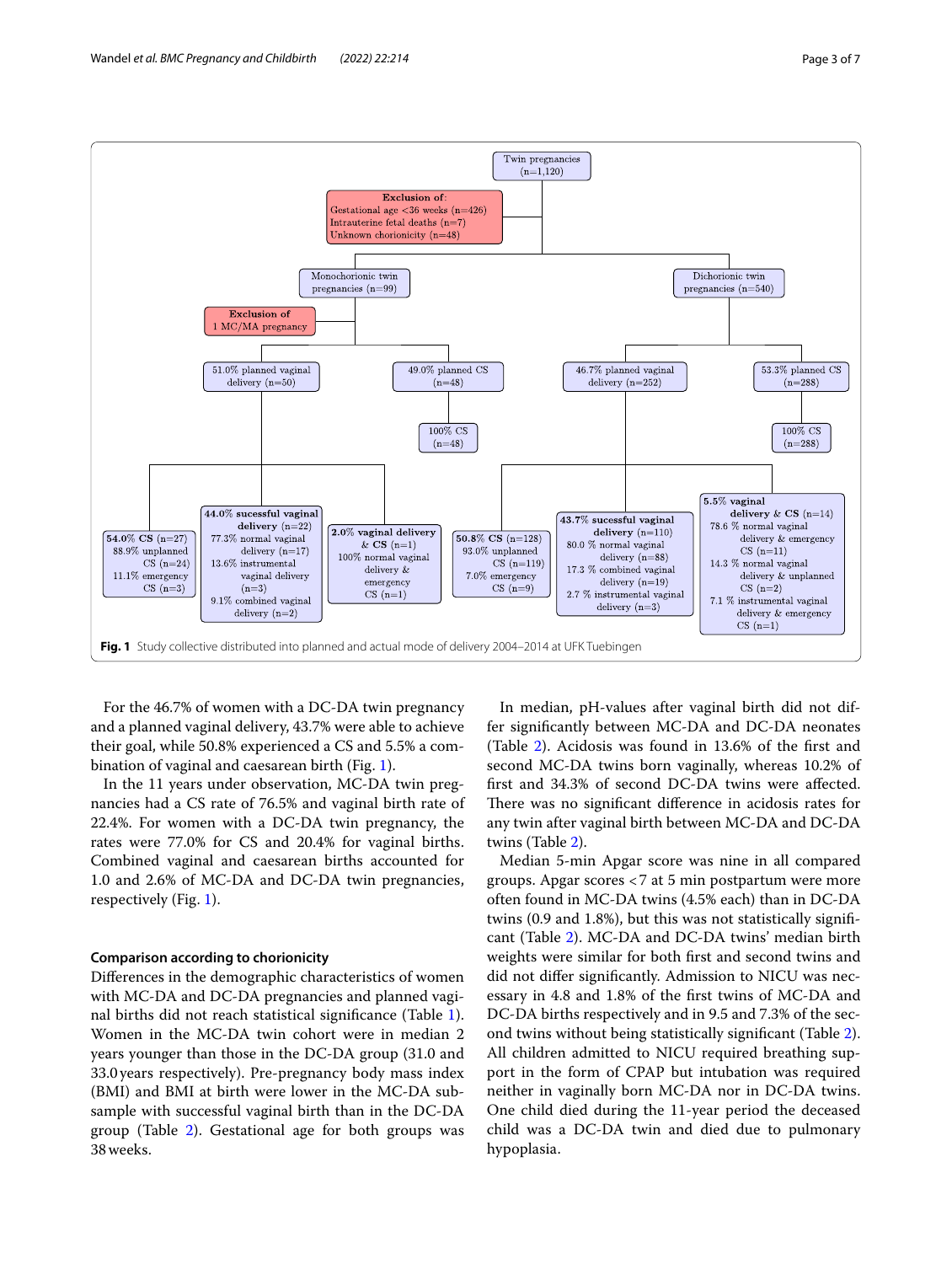<span id="page-3-0"></span>

|                         | <b>Table 1</b> Baseline characteristics and distribution of deliveries |  |  |
|-------------------------|------------------------------------------------------------------------|--|--|
| during the study period |                                                                        |  |  |

|                                                                         | Planned vaginal delivery ( $n = 302$ ) |                    |       |  |  |
|-------------------------------------------------------------------------|----------------------------------------|--------------------|-------|--|--|
|                                                                         | MC/DA<br>$(n=50)$                      | DC/DA<br>$(n=252)$ | p     |  |  |
| Age                                                                     | 31.0 (19-40)                           | 33.0 (20-44)       | 0.266 |  |  |
| Parity                                                                  | $0(0-3)$                               | $0(0-5)$           | 0.969 |  |  |
| BMI before pregnancy <sup>a</sup> (kg/<br>m <sup>2</sup>                | 23.30 (15.9–34.0)                      | 23.05 (16.4-46.3)  | 0.500 |  |  |
| BMI before delivery <sup>b</sup> (kg/m <sup>2</sup> ) 28.73 (21.6–40.7) |                                        | 29.37 (20.7-55.6)  | 0.332 |  |  |
| Gestational age at delivery<br>(weeks)                                  | $37(36-41)$                            | $37(36-41)$        | 0.231 |  |  |
| Mode of delivery (%)                                                    |                                        |                    |       |  |  |
| Caesarean                                                               | 27 (54.0)                              | 128 (50.8)         |       |  |  |
| Planned CS                                                              |                                        |                    |       |  |  |
| Unplanned CS                                                            | 24 (88.9)                              | 119 (93.0)         |       |  |  |
| <b>Emergency CS</b>                                                     | 3(11.1)                                | 9(7.0)             |       |  |  |
| Vaginal                                                                 | 22(44)                                 | 110(43.7)          |       |  |  |
| Normal vaginal                                                          | 17(77.3)                               | 88 (80.0)          |       |  |  |
| Instrumented vaginal                                                    | 3(13.6)                                | 3(2.7)             |       |  |  |
| Combined vaginal                                                        | 2(9.1)                                 | 19 (17.3)          |       |  |  |
| Combined vaginal & CS                                                   | 1(2.0)                                 | 14(5.5)            |       |  |  |

Medians, ranges and percentages were estimated

<sup>a</sup> 13 (planned vaginal, DC/DA) and 2 (planned vaginal, MC/DA) unknown cases which are not taken into account

<sup>b</sup> 15 (planned vaginal, DC/DA) and 2 (planned vaginal, MC/DA) unknown cases which are not taken into account

Maternal outcome regarding postpartum blood loss was not statistically signifcant between the comparison groups (Table [2\)](#page-4-0). Blood loss after MC-DA vaginal birth was in median 100ml higher compared to DC-DA births (500ml versus 400ml) and postpartum haemorrhage >1000ml occurred more often after MC-DA births (27.3% versus 19.1%).

## **Discussion**

The optimal mode of birth for twin pregnancies remains a controversial topic and much research has been carried out, mainly regarding neonatal outcome. At the same time, rates of caesarean birth remain high. The CS rates in Germany have increased over the last 30years and in 2019, 29.6% of all hospital births were caesareans [\[22](#page-6-17)]. The aim of this study was to analyse local data in order to gain an overview of neonatal outcomes and maternal complication rates of MC-DA versus DC-DA twins with planned vaginal births.

Of the 638 twin pregnancies found in the database between 2004 and 2014 which met the inclusion criteria, 47.3% were planned vaginal births and 52.7% caesarean, comparable the fndings of Dathan-Stumpf et al. [[23\]](#page-6-18). Similar to the results of Hoffmann et al. vaginal birth was planned for more MC-DA pregnancies than DC-DA pregnancies [[15\]](#page-6-19). Other studies reported higher planned vaginal birth rates (72.9%) as well as lower rates (46.9%) [[19,](#page-6-20) [20](#page-6-15)]. However, planned vaginal delivery remained higher in DC-DA pregnancies than in MC-DA pregnancies, which is in contrast to our findings  $[15, 19, 20]$  $[15, 19, 20]$  $[15, 19, 20]$  $[15, 19, 20]$  $[15, 19, 20]$  $[15, 19, 20]$  $[15, 19, 20]$ . The high total caesarean birth rate in this study is due to the high rate of planned caesareans for both MC-DA and DC-DA twins. In this study, sucessful vaginal delivery was less frequent for MC-DA (44.0%) and DC-DA (43.7%) pregnancies than in the investigations of Garabedian et al. and Schmitz et al. (52.6 and 54.7%; 81.7 and 79.6% respectively) but similar to the fndings of Hofmann et al. and Sau et al. (39.0 and 48.0%; 43.4 and 46.4% respectively) [[15,](#page-6-19)  $18-20$  $18-20$ ]. The discrepancies between the various studies can be explained by diferences in clinical guidelines and the size of population studied. German guidelines recommed delivery between 36+0 and 37+0weeks for MC-DA twins and between  $37+0$  and  $38+0$  weeks' gestation for DC-DA twins [[24\]](#page-6-21). Garabedian et al. ofered trials of labour in twin pregnancies with the frst twin in breech position and in context of no CS on maternal request [\[20\]](#page-6-15). Schmitz et al. extracted their data from a large collective of 176 maternity units in France [\[19](#page-6-20)]. In the studied collective, total caesarean rates but also total vaginal birth rates were higher in MC-DA pregnancies as a result of a higher proportion of combined vaginal and caesarean births for DC-DA pregnancies.

Demographic diferences between the subsamples in our study were found to be statistically non-signifcant, which is consistent with similar studies [[16](#page-6-12), [18](#page-6-14), [20,](#page-6-15) [23\]](#page-6-18). In median, women planning a vaginal birth for both MC-DA and DC-DA twins were primiparae, which matches the fndings of Garabedian et al. who also found no signifcant difference in parity between monochorionic and dichorionic twin pregnancies [[20](#page-6-15)]. Pre-pregnancy BMI was higher in women with DC-DA twins who achieved vaginal birth but without reaching statistical signifcance. Garabedian et al. observed a smaller BMI for monochorionic pregnancies whereas Schmitz et al. presented a higher BMI for women with monochorionic pregnancies, but both diferences were not signifcant [\[19,](#page-6-20) [20](#page-6-15)]. Most studies have sought an association between pre-pregnancy BMI and mode of birth for twins. Our analysis showed that women pregnant with MC-DA twins had a smaller BMI before delivery than DC-DA pregnancies. The association between BMI at birth for twins merits further investigations.

Gestational age at birth did not difer signifcantly between MC-DA and DC-DA twins in our analysis. Other studies have reported slightly lower gestational ages at birth for both monochorionic and dichorionic twins but these studies included pregnancies  $\geq$ 24 or rather  $\geq$  28 weeks of gestation [[18](#page-6-14), [20\]](#page-6-15).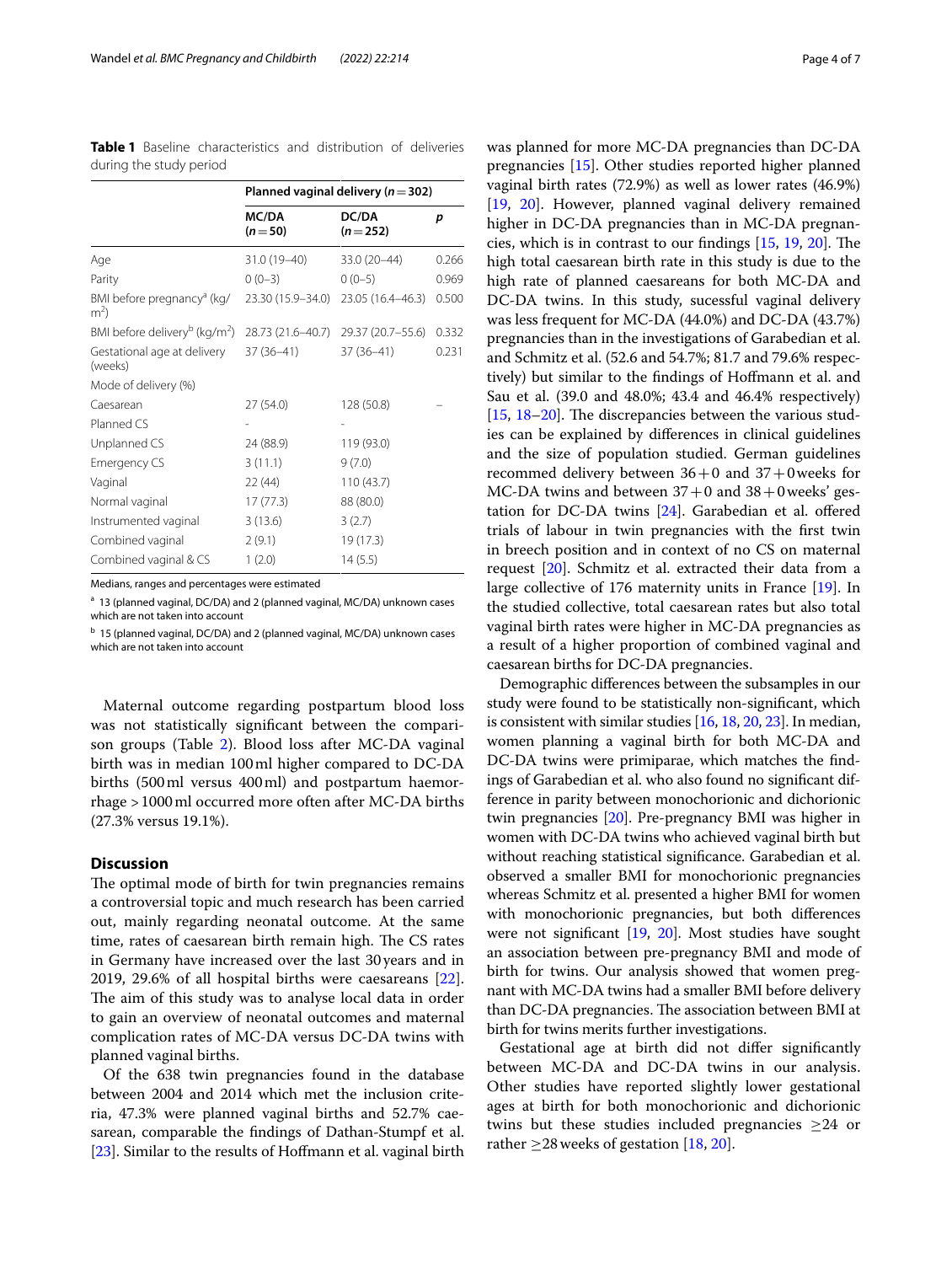## <span id="page-4-0"></span>**Table 2** Characteristics of vaginal delivery divided into MC-DA and DC-DA pregnancies

|                                                        |                   | <b>Vaginal delivery</b><br>$(n=132)$ |                               |       |  |  |
|--------------------------------------------------------|-------------------|--------------------------------------|-------------------------------|-------|--|--|
|                                                        | MC/DA<br>$(n=22)$ | DC/DA<br>$(n=110)$                   | <b>Odds Ratio</b><br>(95% CI) | p     |  |  |
| Age                                                    | $31.5(22 - 40)$   | $32.0(21-43)$                        |                               | 0.905 |  |  |
| Parity                                                 | $1(0-2)$          | $1(0-4)$                             |                               | 0.415 |  |  |
| BMI before pregnancy <sup>a</sup> (kg/m <sup>2</sup> ) | 22.74 (19.1-34.0) | 22.94 (18.3-46.3)                    |                               | 0.940 |  |  |
| BMI before delivery <sup>b</sup> (kg/m <sup>2</sup> )  | 28.68 (23.8-40.7) | 29.30 (22.6-46.6)                    |                               | 0.873 |  |  |
| Gestational age at delivery (weeks)                    | 38 (36-41)        | 38 (36-41)                           |                               | 0.885 |  |  |
| pH                                                     |                   |                                      |                               |       |  |  |
| 1st twin <sup>c</sup>                                  | 7.26 (7.12-7.41)  | 7.29 (7.03-7.40)                     |                               | 0.502 |  |  |
| 2nd twin <sup>c</sup>                                  | 7.27 (7.09-7.35)  | 7.23 (7.02-7.36)                     |                               | 0.105 |  |  |
| Acidosis (%)                                           |                   |                                      |                               |       |  |  |
| 1st twin $c$                                           | 3(13.6)           | 11(10.2)                             | 1.392 (0.355-5.469)           | 0.705 |  |  |
| 2nd twin <sup>c</sup>                                  | 3(13.6)           | 37 (34.3)                            | 0.303 (0.084-1.091)           | 0.056 |  |  |
| any twin <sup>t</sup>                                  | 5(22.7)           | 41 (38.3)                            | $0.473(0.162 - 1.381)$        | 0.164 |  |  |
| Apgar 5'                                               |                   |                                      |                               |       |  |  |
| 1st twin                                               | $9(4-10)$         | $9(2-10)$                            |                               | 0.654 |  |  |
| 2nd twin                                               | $9(3-10)$         | $9(6-10)$                            |                               | 0.171 |  |  |
| Apgar < $75'(%)$                                       |                   |                                      |                               |       |  |  |
| 1st twin                                               | 1(4.5)            | 1(0.9)                               | 5.190 (0.312-86.290)          | 0.307 |  |  |
| 2nd twin                                               | 1(4.5)            | 2(1.8)                               | 2.571 (0.223-29.666)          | 0.424 |  |  |
| any twin                                               | 1(4.5)            | 3(2.7)                               | 1.698 (0.168-17.128)          | 0.522 |  |  |
| Birth weight (g)                                       |                   |                                      |                               |       |  |  |
| 1st twin                                               | 2605 (2120-3350)  | 2625 (1890-3640)                     |                               | 0.903 |  |  |
| 2nd twin                                               | 2570 (1878-3270)  | 2605 (1900-3730)                     |                               | 0.330 |  |  |
| Admission to NICU (%)                                  |                   |                                      |                               |       |  |  |
| 1st twin <sup>d</sup>                                  | 1(4.8)            | 2(1.8)                               | 2.700 (0.234-31.208)          | 0.411 |  |  |
| 2nd twin <sup>e</sup>                                  | 2(9.5)            | 8(7.3)                               | 1.329 (0.262-6.750)           | 0.664 |  |  |
| any twin <sup>e</sup>                                  | 3(14.3)           | 10(9.2)                              | 1.650 (0.413-6.588)           | 0.440 |  |  |
| Intubation (%)                                         |                   |                                      |                               |       |  |  |
| 1st twin <sup>d</sup>                                  | 0(0)              | 0(0)                                 |                               |       |  |  |
| 2nd twin <sup>e</sup>                                  | 0(0)              | 0(0)                                 |                               |       |  |  |
| CPAP (%)                                               |                   |                                      |                               |       |  |  |
| 1st twin <sup>d</sup>                                  | 1(4.8)            | 2(1.8)                               |                               | 0.411 |  |  |
| 2nd twin <sup>e</sup>                                  | 2(9.5)            | 8(7.3)                               |                               | 0.664 |  |  |
| Blood loss at delivery <sup>f</sup> (ml)               | 500 (200-2500)    | 400 (200-3000)                       |                               | 0.064 |  |  |
| Blood loss $> 11$ (%)                                  | 6(27.3)           | 21(19.1)                             |                               | 0.393 |  |  |

Medians, ranges and percentages were estimated

<sup>a</sup>: 4 (DC/DA) unknown cases which are not taken into account

<sup>b</sup>: 5 (DC/DA) unknown cases which are not taken into account

<sup>c</sup>: 2 (DC/DA) unknown cases which are not taken into account

<sup>d</sup> : 1 (MC/DA) unknown case which is not taken into account

<sup>e</sup>: 1 (MC/DA) and 1 (DC/DA) unknown cases which are not taken into account

f : 3 (DC/DA) unknown cases which are not taken into account

Regarding neonatal ouctomes, our analysis showed the median Apgar at 5 min postpartum to be nine for MC-DA and DC-DA twins but Apgar scores <7 were 5-times as likely for frst and 2.5-times as likely for second MC-DA twins than for DC-DA twins after vaginal birth.

The risk of an Apgar score  $<$  7 in any of the twins was 1.7times higher for monochorionic twins. These findings are in accordance with other studies which reported similar percentages of Apgar scores <7 for mono- and dichorionic twin pregnancies [\[20](#page-6-15), [23](#page-6-18)]. Sau et al. presented a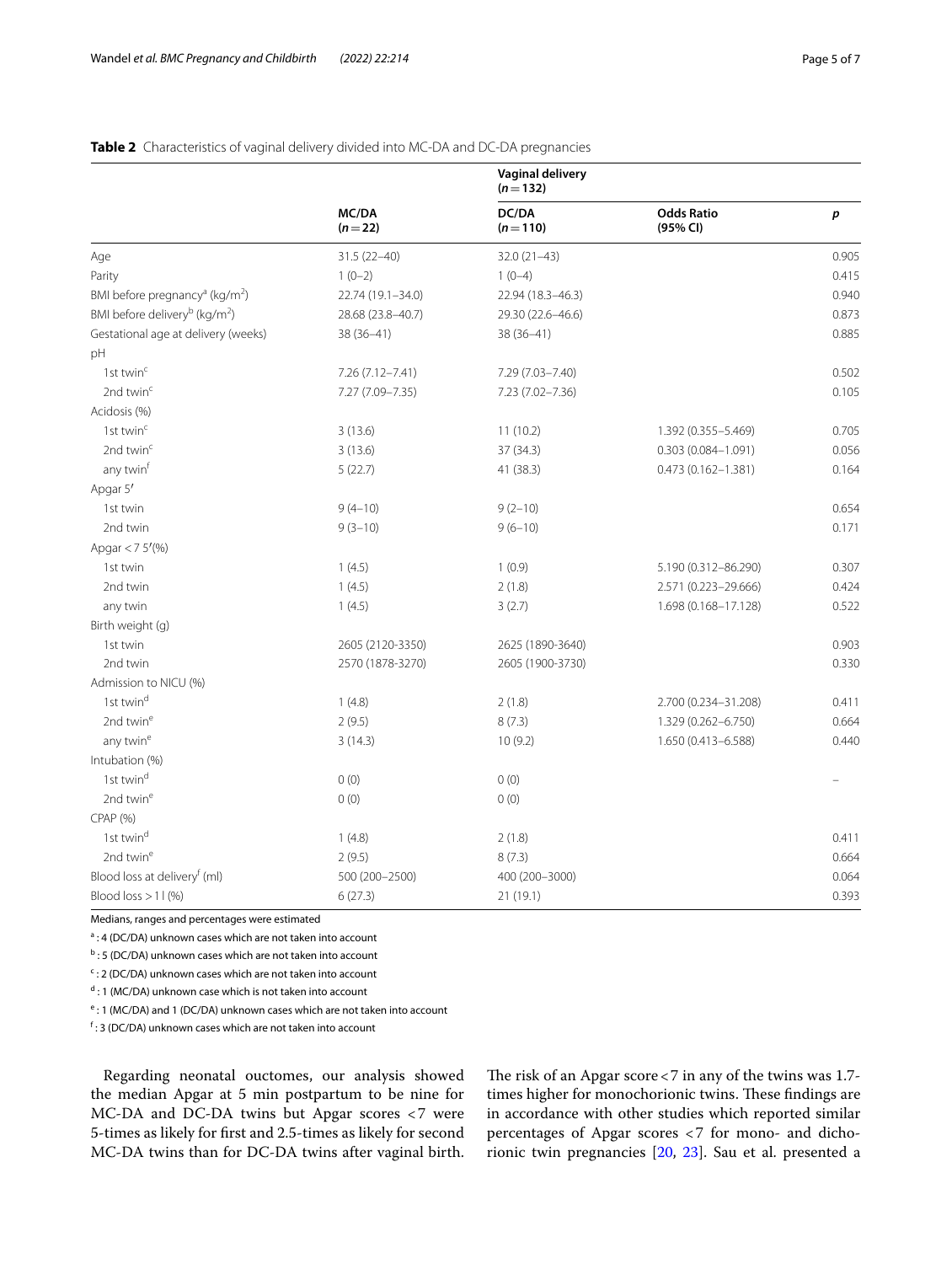signifcant diference with Apgar scores <7 in 19.0% for MC-DA and in 5.0% for DC-DA twin pregnancies with vaginal birth [[18\]](#page-6-14).

There was no significant difference in median pH-values between vaginally born MC-DA and DC-DA twins and values were always in ther normal range according to the classifcation by Saling [\[21\]](#page-6-16). Only second twins of DC-DA pregnancies had a median pH-value that was preacidotic. Odds ratio for acidosis was 3.3-times more likely in vaginally born second DC-DA twins than in their comparison group. The risk of acidosis in any of the twins was 2-times more likely for dichorionic twins. Other studies also reported no signifcant diferences in acidosis and pH-values between vaginally born monochorionic and dichorionic twins, but the percentages of acidosis difered between the studies which can be explained by the inclusion of lower gestational ages [[18](#page-6-14), [20](#page-6-15), [23](#page-6-18)]. Our study found no signifcant diference in birth weights between the compared samples, while Schmitz et al. and Garabedian et al. found signifcant diferences with lower birth weights for both twins, or rather the frst monochorionic twin in comparison to dichorionic twins [[19](#page-6-20), [20](#page-6-15)]. Rates of admission to NICU in our analysis were similar to the fndings of Dathan-Stumpf et al. and Garabedian et al. who showed slightly higher but non-signifcant rates for MC twins; second twins were also more often afected regardless of chorioncity [\[18](#page-6-14), [20,](#page-6-15) [23](#page-6-18)]. Our research also revealed that breathing support was only required as CPAP; no intubation was needed by any of the twins. This confirms other fndings which showed no signifcance, although they presented higher intubation rates for vaginally delivered MC-DA twins than for DC-DA twins [\[18,](#page-6-14) [19,](#page-6-20) [23\]](#page-6-18). One vaginally delivered DC-DA twin died in the 11-year period due to prenatally diagnosed pulmonary hypoplasia. Hofmann et al. showed no neonatal deaths and Schmitz et al. also had one neonatal death in their investigation [\[15](#page-6-19), [19](#page-6-20)].

Maternal outcome regarding postpartum blood loss showed no signifcant diferences between the comparison groups which is supported by the results of Garabedian et al. [[20\]](#page-6-15).

In summary, the fndings of our study were consistent with those of other researchers, who also found no significant diferences in neonatal outcomes after vaginal birth when comparing MC-DA and DC-DA twins.

Both Garabedian et al. and Schmitz et al. showed that the outcomes for monochorionic and dichorionic twins are similar and vaginal birth can be offered to women regardless of chorionicty [[19](#page-6-20), [20](#page-6-15)]. Sau et al. also concluded that vaginal birth is safe for monochorionic twins when taking obstetric criteria into account and that transient neonatal outcomes were even worse after CS than after sucessful vaginal birth, which is also supported by the results of Dathan-Stumpf et al. [\[18](#page-6-14), [23\]](#page-6-18). In contrast, Hofmann et al. demonstrated a higher risk of adverse outcome after planned vaginal birth than after planned CS for dichorionic twins but not for monocchorionic twins [\[15](#page-6-19)]. While vaginal birth can be an option for mothers of both MC-DA and DC-DA twins, our research found that more than half of planned vaginal births resulted in a caesarean birth. The greater risk for mothers undergoing an unplanned CS must be kept in mind when counselling women on the mode of birth with twin pregnancies. The literature reports higher risks of short-term complications in mothers undergoing unplanned secondary CS compared to planned primary CS and vaginal delivery mainly due to higher anaesthesia- and surgeryrelated morbidity  $[24-26]$  $[24-26]$ . The results of our research, however, confrm that vaginal birth for monochorionic twins ≥36weeks of gestation is just as safe as for women with DC-DA pregnancies.

#### **Strengths and limitations**

This retrospective study in a university hospital setting has the advantage of a large sample size of twin pregnancies and covers a period of 11 years. However, the relatively small number of MC-DA twins is a reason why the diferences we have found are not statistically signifcant. The analysed data are from 2004 to 2014 and are accordingly not entirely current, but they are very consitent and show good comparability with similar studies. The retrospective study design also has to be considered when comparing our results with other fndings, as well as the fact that a level one perinatal hospital and fertility centre serves a high-risk population which can also afect results.

## **Conclusion**

We found no signifcant diferences in neonatal or maternal outcomes after vaginal birth when comparing MC-DA and DC-DA twin pregnancies. DC-DA twins more often had acidosis whereas MC-DA twins were more often afected by Apgar scores < seven. Vaginal birth can be an option for twin pregnancies regardless of chorionicity. It must be kept in mind, however, that more than half of planned vaginal births resulted in CS, raising the risk of adverese maternal outcomes. The optimal mode of birth for twins has to be decided individually for every twin.

#### **Abbreviations**

BMI: Body mass index; CI: confdence interval; CS: Caesarean section; DC-DA: Dichorionic-diamniotic; NICU: Neonatal intensive care unit; MC-DA: Monochorionic-diamniotic; OR: Odds ratio; UFK: Department of Women's Health, University Hospital of Tuebingen.

#### **Acknowledgments**

Dr. Gunnar Blumenstock helped with the biostatistics analysis. Janice Hill helped with wording and language.